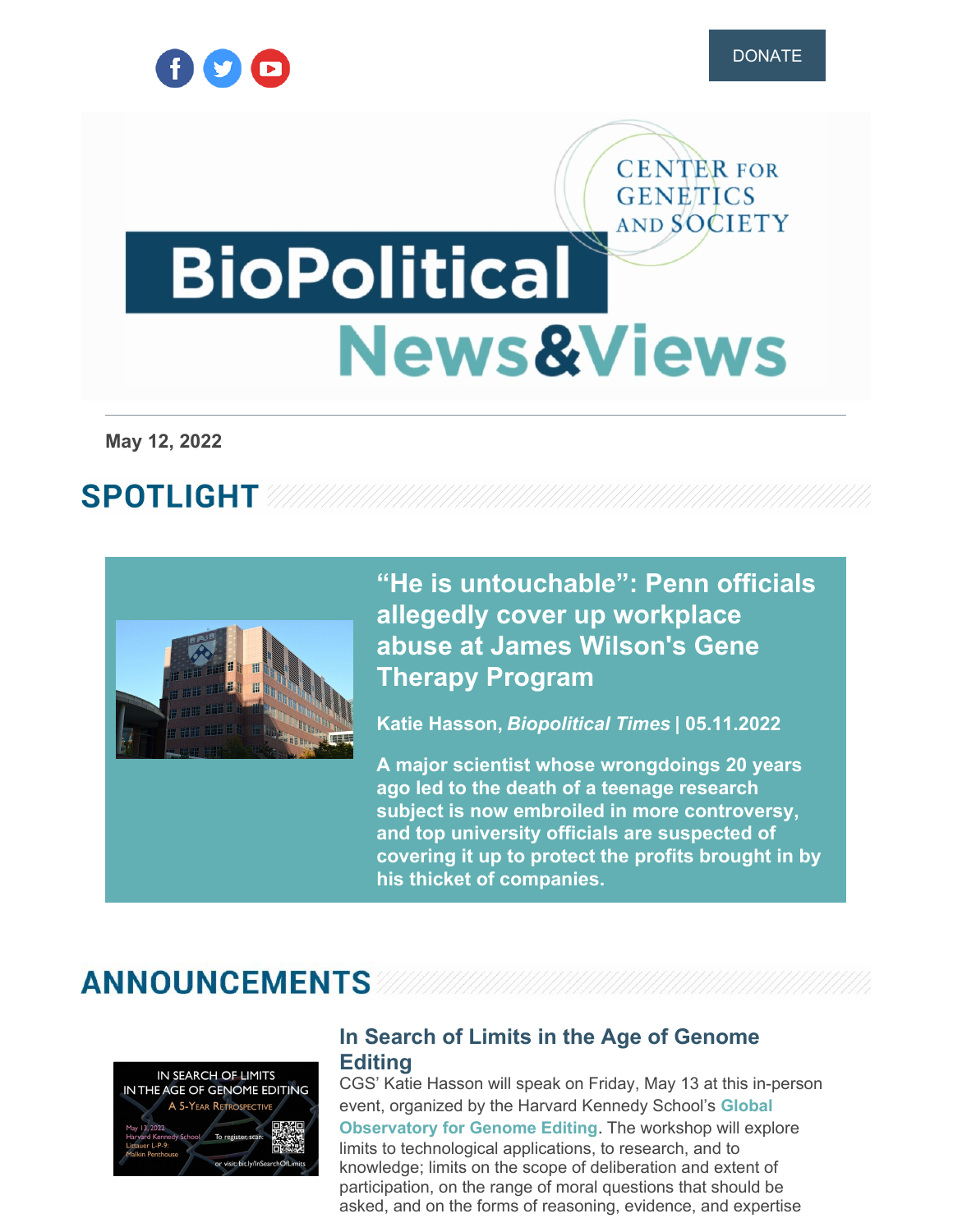# **CGS IN THE NEWS**



#### **California's [little-known](https://www.geneticsandsociety.org/article/californias-little-known-history-eugenics-0) history of eugenics**

**Crystal Qian and Elizabeth Cheng**, *The Epic* | 05.12.2022 "We really haven't had a historical reckoning in this country with eugenics," said Marcy Darnovsky. "There's so much more that has to be done to unpack these histories, the persistence of these ideas and the resurgence in some circles."

# **COMMENTARY**



#### **[Remembrances](https://www.geneticsandsociety.org/biopolitical-times/remembrances-sheldon-krimsky-1941-2022-preeminent-chronicler-conflict-interest) of Sheldon Krimsky (1941- 2022): Preeminent chronicler of conflict-ofinterest and profit motive in the industryuniversity complex**

**Stuart A. Newman**, *Biopolitical Times* | 05.09.2022 Over eight decades, Krimsky distinguished himself as a gentle, but insistent, deeply knowledgeable and courageous voice against the destructive forces unleashed by purveyors of modern technology.

# **WHAT WE'RE READING WWW**

**HUMAN GENE EDITING | ASSISTED REPRODUCTION EUGENICS | GENOMICS | SURROGACY360 | VARIOUS**

#### **HUMAN GENE EDITING**

#### **Human genetic [engineering](https://www.geneticsandsociety.org/article/human-genetic-engineering-coming-we-must-discuss-social-and-political-implications-now) is coming. We must discuss the social and political implications now**

**Samira Kiani**, *The Globe and Mail* | 05.06.2022

CRISPR is on the verge of altering the course of human history. While there may be beneficial applications, it is by nature seductive to our darkest impulses. If there's any hope of the biotech industry of the future having a moral, equitable and inclusive basis, the rules of engagement with CRISPR need to be determined now.

#### **Putting an End to Heart [Attacks](https://www.geneticsandsociety.org/article/putting-end-heart-attacks-editing-human-dna) by Editing Human DNA**

#### **Angelica Peebles**, *Bloomberg* | 05.06.2022

Verve Therapeutics is developing an experimental gene therapy to stop the buildup of bad cholesterol, which if left untreated can reduce blood flow in the arteries and result in heart attacks or strokes.

#### **ASSISTED REPRODUCTION**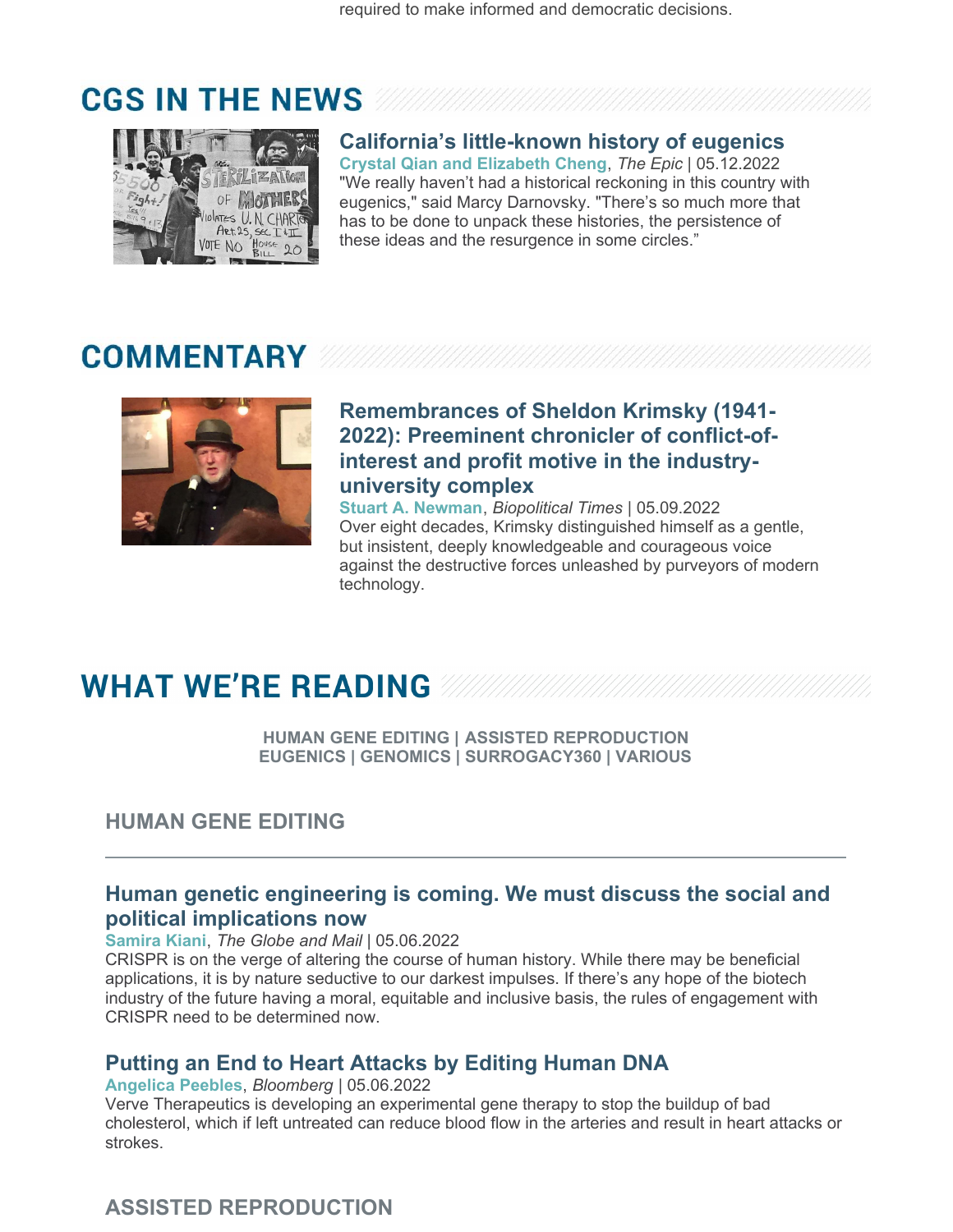#### **[Questions](https://www.geneticsandsociety.org/article/questions-raised-draft-us-supreme-court-decision-abortion) raised by the draft US Supreme Court decision on abortion**

**Alison Motluk**, *HeyReprotech* | 05.10.2022

The overturning of Roe v. Wade will affect not just people who want to terminate a pregnancy — but those who want to carry one as well.

#### **Fertility treatment use is on the rise – new legislation could increase [protections](https://www.geneticsandsociety.org/article/fertility-treatment-use-rise-new-legislation-could-increase-protections-donors-and-families) for donors and families in an industry shrouded in secrecy**

**Naomi Cahn and Sonia Suter**, *The Conversation* | 05.03.2022

The Colorado bill could set a precedent for how other states regulate fertility treatment and protect the interests of all those involved.

#### **Australia Moves Ahead [Cautiously](https://www.geneticsandsociety.org/article/australia-moves-ahead-cautiously-3-parent-ivf) with '3-Parent IVF'**

#### **Emily Mullin**, *Wired* | 04.29.2022

Australia is the second country after the U.K. to legalize 3-parent IVF. The controversial technique involves a genetic change that can be passed to future generations.

#### **EUGENICS**

#### **Where [Harvard's](https://www.geneticsandsociety.org/article/where-harvards-legacy-slavery-lives-today) Legacy of Slavery Lives Today**

**Cara J. Chang, Isabella B. Cho, Ella L. Jones, And Monique I. Vobecky**, *The Harvard Crimson* | 05.02.2022

A landmark University report released last week found that at least 41 prominent Harvard affiliates enslaved Black and Indigenous people — and many others propagated discrimination and racism through their leadership and scholarship.

#### **Our [Obsession](https://www.geneticsandsociety.org/article/our-obsession-ancestry-has-some-twisted-roots) with Ancestry Has Some Twisted Roots**

**Maya Jasanoff**, *The New Yorker* | 05.02.2022

From origin stories to blood-purity statutes, we have long enlisted genealogy to serve our own purposes. The history of genealogy makes clear that stories about ancestry can function as instruments of exclusion.

#### **As [PopSci](https://www.geneticsandsociety.org/article/popsci-turns-150-we-reflect-highs-and-lows-our-long-history) turns 150, we reflect on the highs and lows of our long history**

**Corinne Iozzio**, *Popular Science* | 05.02.2022

In the early 20th century, *Popular Science* lent credence to the eugenics movement. Eugenic ideology applied advances in our understanding of evolution and genetic inheritance to support racist, sexist, and xenophobic policies that disproportionately impacted Black, Latinx, and Indigenous people.

#### **[Substituting](https://www.geneticsandsociety.org/article/substituting-genetic-ancestry-race-research-not-so-fast) genetic ancestry for race in research? Not so fast**

**Anna C. F. Lewis**, *STAT* | 05.02.2022

Race, widely used as a variable across biomedical research and medicine, is an appropriate proxy for racism — but not for anything biological. Proposals to use genetic ancestry instead of race are at risk of perpetuating the same problems.

#### **Not the full story: Seeking eugenics history in Yale's science [curriculum](https://www.geneticsandsociety.org/article/not-full-story-seeking-eugenics-history-yales-science-curriculum)**

**Tigerlily Hopson**, *Yale Daily News* | 04.29.2022

The mark of eugenics has not left campus. Now, students and faculty are having conversations about what this history means, and how it can be addressed.

#### **GENOMICS**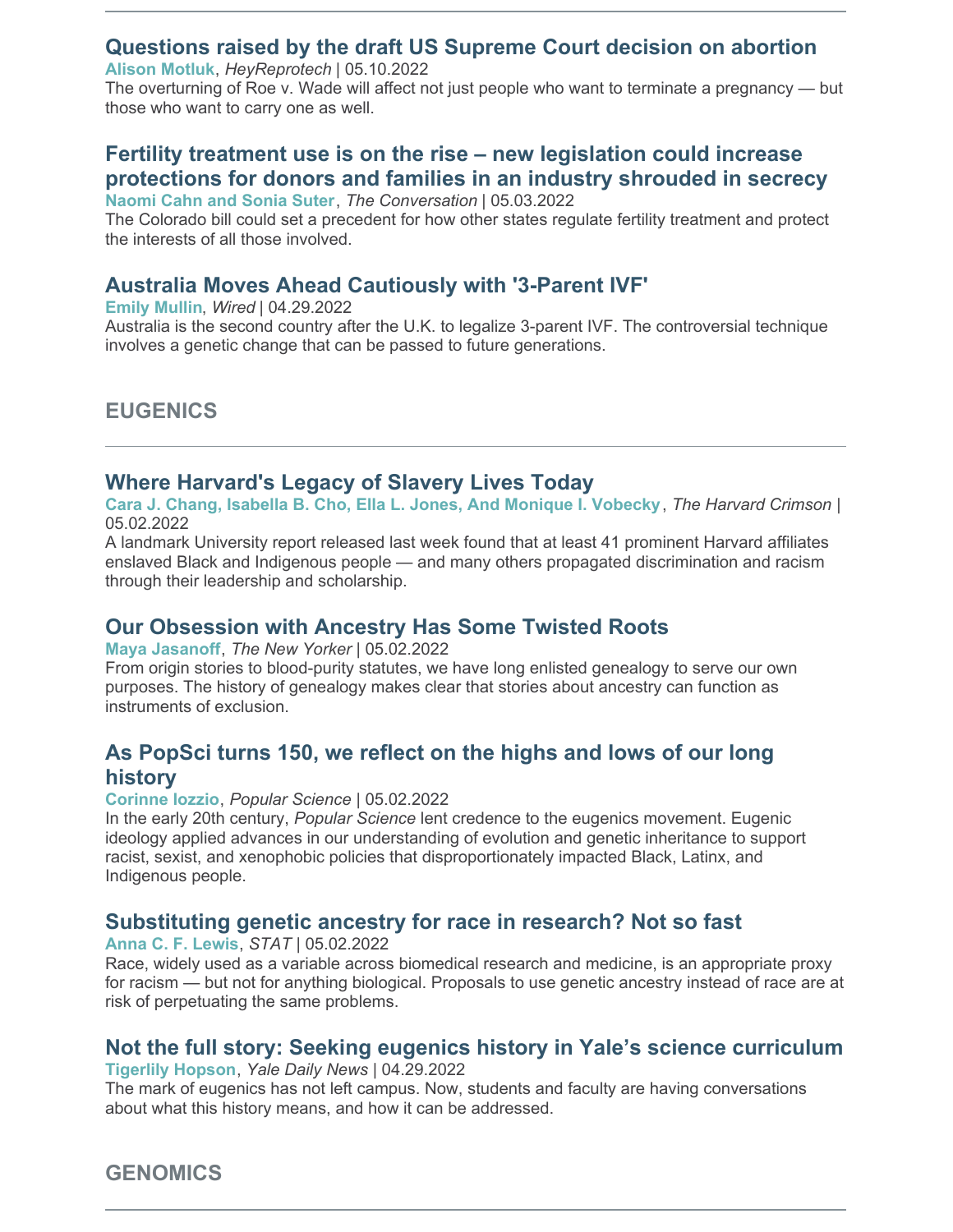#### **New Prenatal Genetic Screens Pose [Underappreciated](https://www.geneticsandsociety.org/article/new-prenatal-genetic-screens-pose-underappreciated-ethical-dilemmas) Ethical Dilemmas**

**Daniel Navon**, *Scientific American* | 05.05.2022

Non-invasive prenatal testing has complex eugenic effects — not because of 20th-century coercive and racist government programs, but because thousands of legitimate, intensely personal decisions will transform the population-level distribution of some forms of disability and difference.

#### **A single genetic mutation made humans more [susceptible](https://www.geneticsandsociety.org/article/single-genetic-mutation-made-humans-more-susceptible-cancer) to cancer**

**Alice Klein**, *New Scientist* | 05.03.2022

Since humans split from chimpanzees, a single letter change in our DNA appears to have made us more likely to get cancer, possibly as a trade-off for extra fertility.

#### **SURROGACY360**



#### **'It's a [Terrible](https://surrogacy360.org/2022/03/14/surrogacy-during-the-war-in-ukraine/) Thing When a Grown Person Does Not Belong To Herself'**

**Susan Dominus,** *The New York Times Magazine* **| 05.04.2022 The starkness of war has laid bare the many ethical tensions that exist in surrogacy arrangements, casting into bold relief the power dynamics that underlie a contract in which a woman signs over the whole of her physical self.**

#### **VARIOUS**

#### **New York court halts family DNA [searches](https://www.geneticsandsociety.org/article/new-york-court-halts-family-dna-searches-crime-suspects) for crime suspects**

**Michael R. Sisak**, *Associated Press* | 05.06.2022

A DNA tool that has helped crack cold cases and put murderers behind bars has also raised privacy and racial discrimination concerns. And state lawmakers never approved the practice.

#### **The [gene-edited](https://www.geneticsandsociety.org/article/gene-edited-pig-heart-given-dying-patient-was-infected-pig-virus) pig heart given to a dying patient was infected with a pig virus**

#### **Antonio Regalado**, *MIT Technology Review* | 05.04.2022

The pig heart transplanted into an American patient earlier this year in a landmark operation carried a porcine virus that may have derailed the experiment and contributed to his death two months later.

**If you've read this far, you clearly care about the fight to reclaim human biotechnologies for the common good. Thank you!**

**Will you support CGS by making a donation today?**

**[DONATE](https://donatenow.networkforgood.org/centerforgeneticsandsociety)** 

**[SUBSCRIBE](https://www.geneticsandsociety.org/subscribe) | [WEBSITE](http://www.geneticsandsociety.org) | [ABOUT](https://www.geneticsandsociety.org/about-us) US | WHO WE ARE | [CONTACT](https://www.geneticsandsociety.org/who-we-are)**